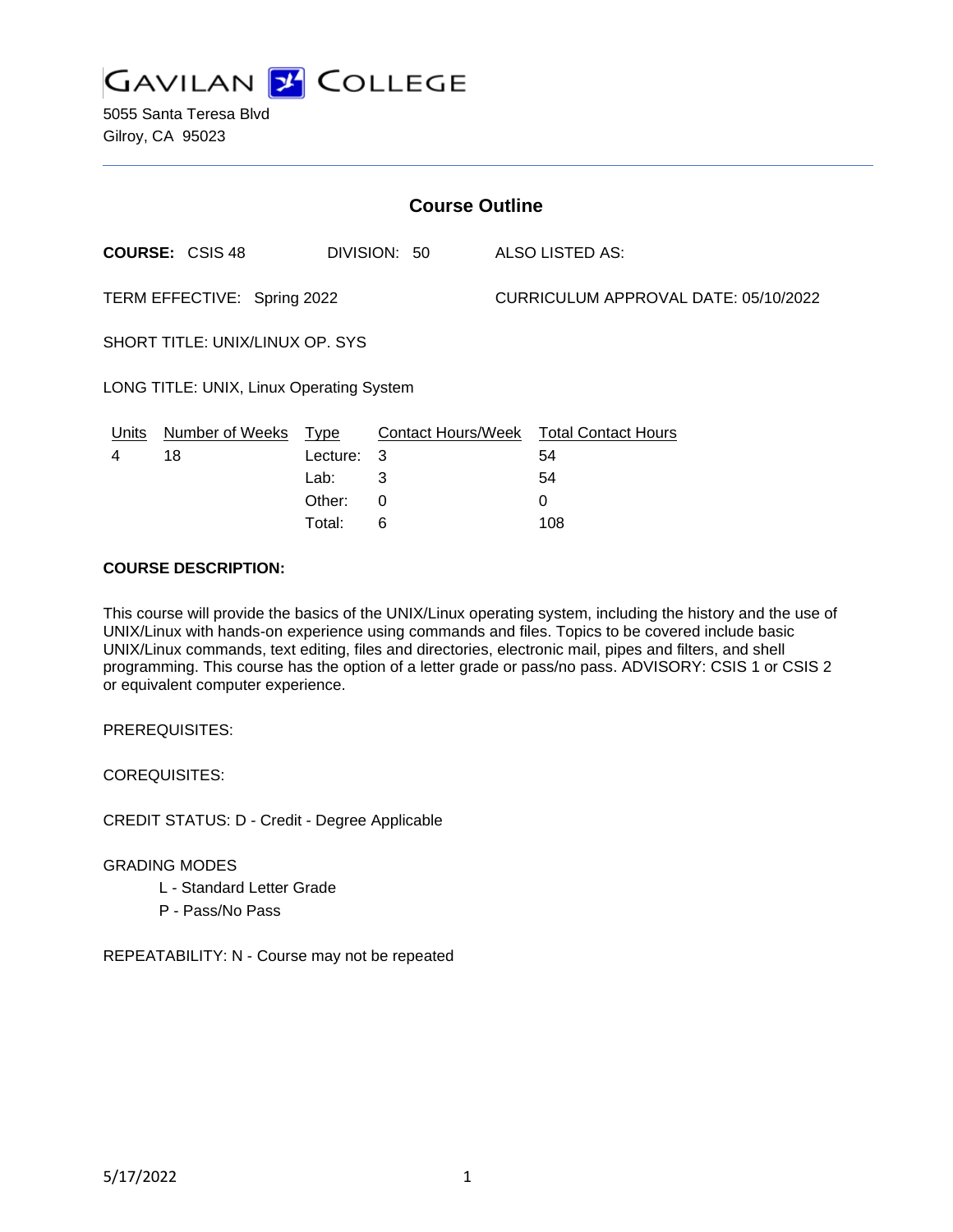## SCHEDULE TYPES:

- 02 Lecture and/or discussion
- 03 Lecture/Laboratory
- 04 Laboratory/Studio/Activity
- 047 Laboratory LEH 0.7
- 05 Hybrid
- 72 Dist. Ed Internet Delayed
- 73 Dist. Ed Internet Delayed LAB
- 737 Dist. Ed Internet LAB-LEH 0.7

# **STUDENT LEARNING OUTCOMES:**

By the end of this course, a student should:

1. Explain and use UNIX/Linux Operating System utilities and shell features for basic file manipulation, networking, communication, and security administration.

- 2. Create BASH shell scripts with conditional execution.
- 3. Compile and run sample programs using CLI mode on a terminal.

## **COURSE OBJECTIVES:**

By the end of this course, a student should:

- 1. Explain the history and origins of the Linux operating system.
- 2. Install the operating system.
- 3. Perform basic system configurations.
- 4. Run applications and do file management.
- 5. Use the graphical and command line user interfaces.
- 6. Use editors and run scripts.
- 7. Explain and utilize file system security.

# **CONTENT, STUDENT PERFORMANCE OBJECTIVES, OUT-OF-CLASS ASSIGNMENTS**

Curriculum Approval Date: 05/10/2022

## **LECTURE CONTENT:**

## 6 Hours

Lecture: History of the UNIX, evolution of UNIX, flavors of UNIX, importance of UNIX, and UNIX use today. UNIX features: multitasking, multi-user, multiprocessing, device independence. Relation to DOS and Windows. Getting started on UNIX: Logging in, passwords, prompts and logging out. UNIX control characters. Changing passwords and the password file. Simple UNIX shell commands, UNIX syntax. Using the line editor, command mode and insert mode, line commands, insert commands, search and substitute commands.

6 Hours

Lecture: UNIX contributions: history, redirection, pipes and filters. Quiz on the line editor. Using the visual editor vi, vi commands, command syntax.

6 Hours

Lecture: UNIX and the Internet: Using e-mail, file transferring, and remote logins. Quiz on UNIX commands, including history, redirection and pipes.

## 6 Hours

Lecture: Quiz on vi editor. UNIX file commands. Accessing files and directories. UNIX file system: directory trees, hidden files, file types.

8 Hours

Lecture: Quiz on file and directory commands. Advanced editing techniques. Editing pattern matching, buffers, magic characters, shell escapes. Use grep and egrep commands. Introduction to sed and awk.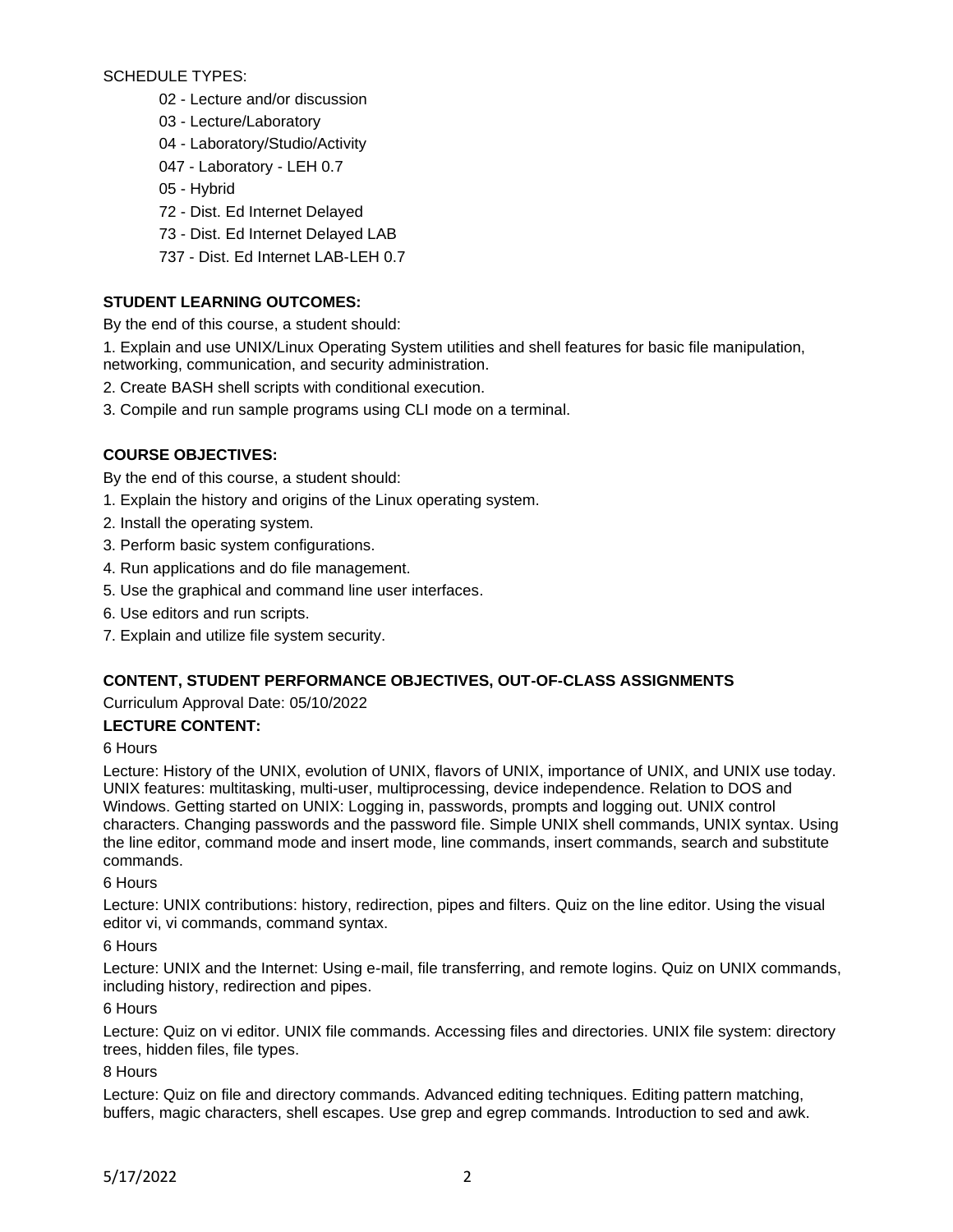# 7 Hours

Lecture: UNIX dot (secret files) Filename wildcards. Introduction to pattern matching. Writing Perl programs. Quiz on advanced editing.

7 Hours

Lecture: Using bc and dc calculators. Using sed to edit files. Using awk to process files. Writing and compiling a C/C++ program.

## 6 Hours

Lecture: Using and writing shell programs. The different shells: Bourne, c-shell, and Korn. Shell program variables, loops and selections statements. Advanced shell statements: case, debugging, environment, variables. Using the X Window System. X basics, the Window Manager and X client programs.

# 2 Hours

Final Exam.

# **LAB CONTENT:**

## 6 Hours

Lab: Lab Exercises: Log into the UNIX system. Get familiar with UNIX commands and command syntax. Create several files using the line editor.

## 6 Hours

Lab: Lab Exercises: Do a hands-on editing project/test using the line editor. Use history to repeat commands and reuse arguments. Use redirection to save and modify output. Use pipes to process output with new commands. Using the vi editor create several documents.

## 6 Hours

Lab: Lab Exercises: Do a hands-on editing project/test using the vi editor. Use e-mail to send and receive mail to other students. Use ftp to retrieve and store files. Use telnet and rlogin to log into other systems.

## 6 Hours

Lab: Lab Exercises: Do a hands-on test for e-mail. Use UNIX commands to copy, move, link files and directories. Set up and use UNIX directories.

## 8 Hours

Lab: Lab Exercise: Use advanced editing techniques to modify files. Use grep with advanced pattern matching commands. Write a short sed editing script. Write a short awk script.

## 7 Hours

Lab: Lab Exercises: Modify and create your own dot files for shell, e-mail, and editor. Write and run a Perl program. Practice setting up filenames so wildcards can be used. Go over Perl notes. Set up a Perl program. Look up Perl on the web.

# 7 Hours

Lab: Lab Exercises: Use bc & dc to do simple to complicated calculators. Write a bc shell script. Write a sed script to edit files. Write awk shell programs to process files. Write and compile a C/C++ program.

## 6 Hours

Lab: Lab Exercises: Write a simple shell program with variables, loops, and selection. Use the X Window System to manipulate files and directories.

# 2 Hours

Final Exam.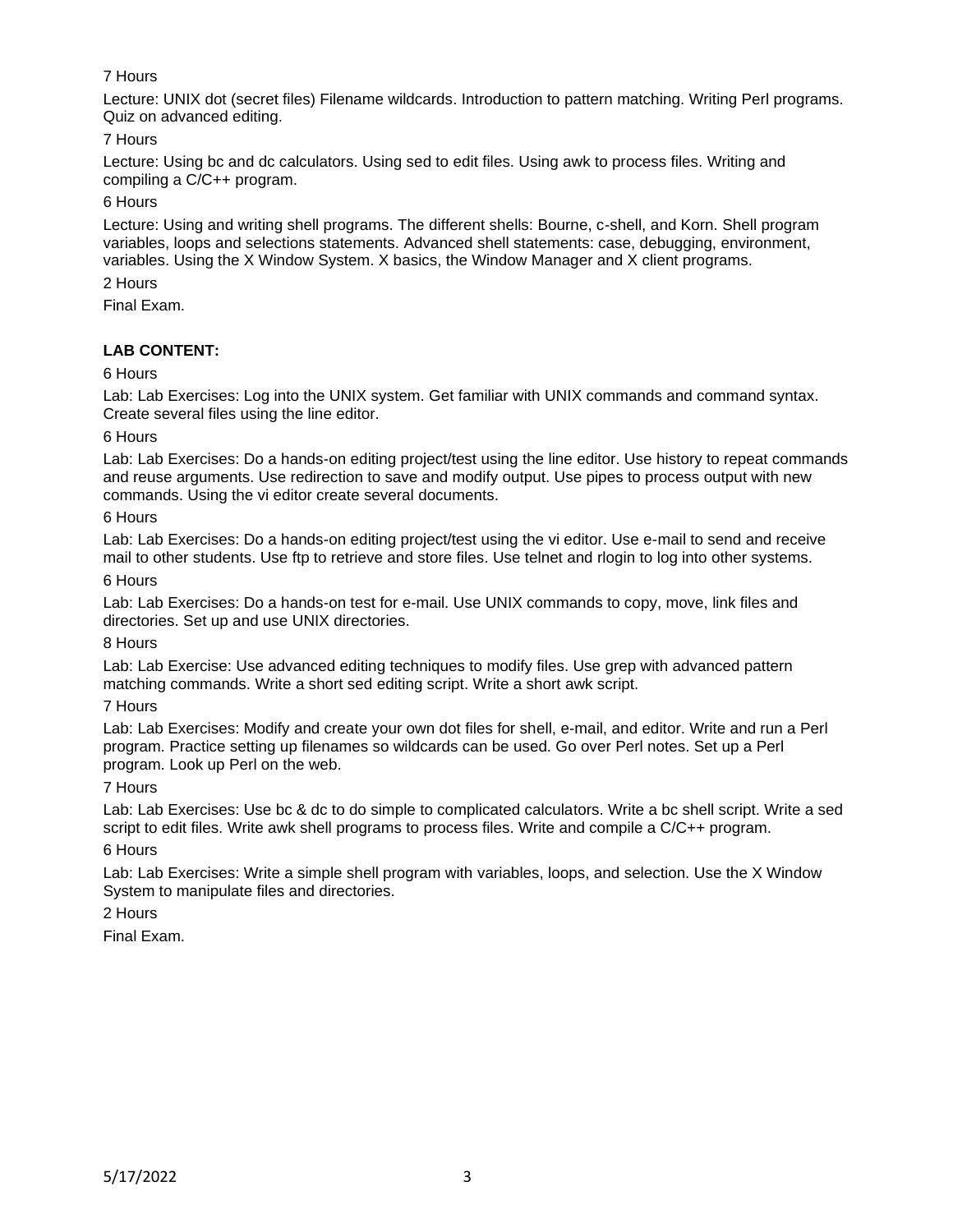## **METHODS OF INSTRUCTION:**

Lecture, Computer Demonstration, Hands-on Exercises and Practices

#### **OUT OF CLASS ASSIGNMENTS:**

Required Outside Hours 12 Assignment Description Homework: Read Chapters 1, 2, Introduction to UNIX. Study and use UNIX commands. Study and use line editor.

Required Outside Hours 12 Assignment Description Homework: Prepare for vi editor quiz. Read Chapter 3. Study and use vi editor.

Required Outside Hours 12 Assignment Description Homework: Read Chapters 4, 7. Study and use e-mail, ftp, rlogin, and telnet. Study for quiz.

Required Outside Hours 12 Assignment Description Homework: Read Chapters 5, 6. Study and use advanced file commands, and directories.

Required Outside Hours 16 Assignment Description Homework: Read Chapter 8. Study for quiz. Study, master, and use advanced editing techniques.

Required Outside Hours 14 Assignment Description Homework: Read Chapter on UNIX dot. Study for quiz on advanced editing. Complete required exercises.

Required Outside Hours 14 Assignment Description Homework: Read Chapters 9, 10. Look over the bc section of the book, and use bc. Do some sed and awk scripts. Complete programming assignment.

Required Outside Hours 16

Assignment Description

Homework: Read Chapters 11,12. Master using variable, loops, and selection in shell scripts. Complete programming assignment. Study for final.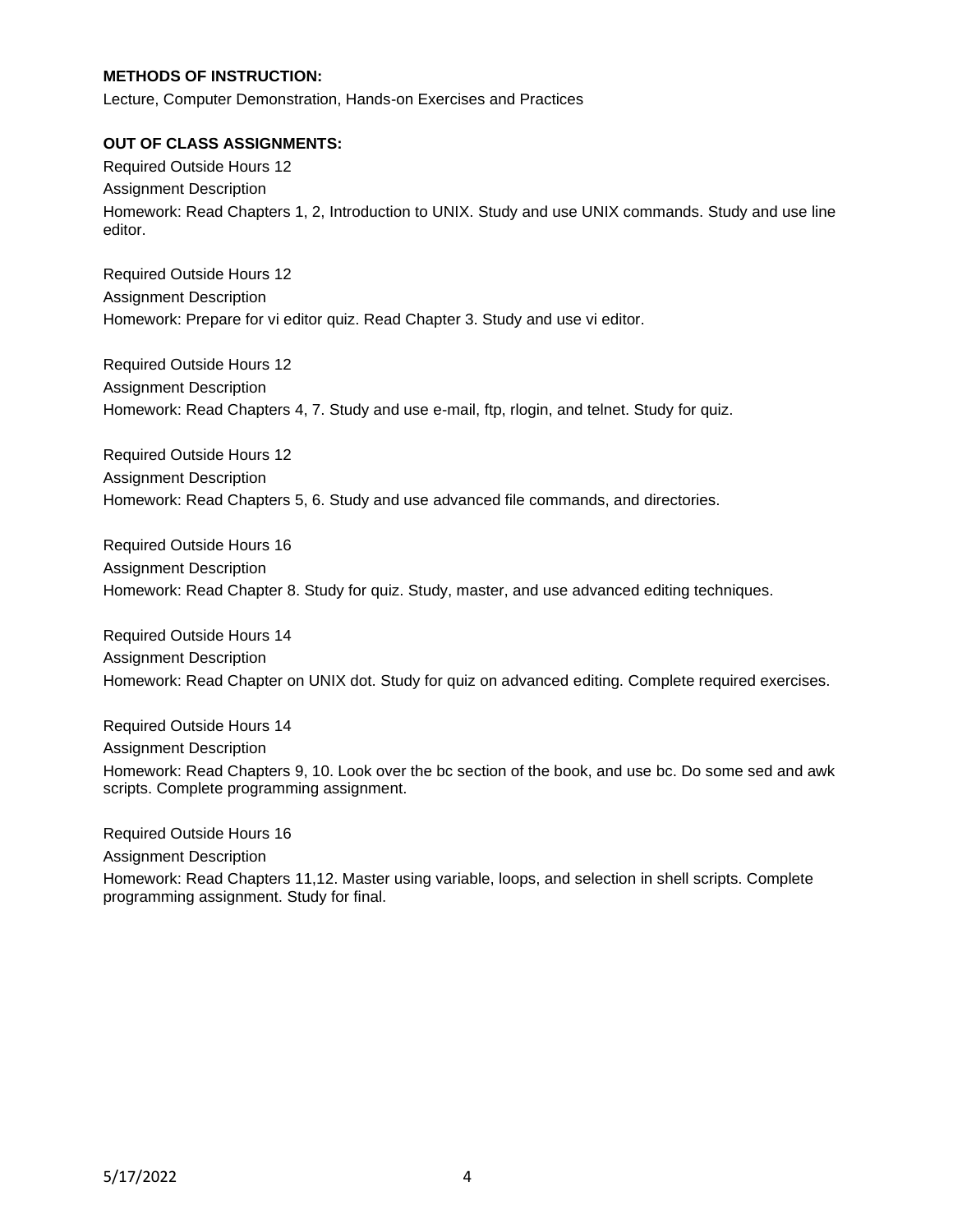## **METHODS OF EVALUATION:**

Evaluation Percent 40 Evaluation Description Problem-solving demonstrations: 40% - 60% Homework Problems, Quizzes, Exams

Skill demonstrations Evaluation Percent 30 Evaluation Description Skill demonstrations: 20% - 50% Class Performance, Performance Exams

Objective examinations Evaluation Percent 20 Evaluation Description Objective examinations: 10% - 30% Multiple Choice, True/False, Matching Items, Completion

#### **REPRESENTATIVE TEXTBOOKS:**

A Practical Guide to Linux, or other appropriate college level text, Sobell, Mark, Addison-Wesley, 2018. ISBN: 978-0134774602 12th Grade Verified by: MS Word NDG NETLAB+ Supported Linux+ Series 1 and 2 documentation used for Labs